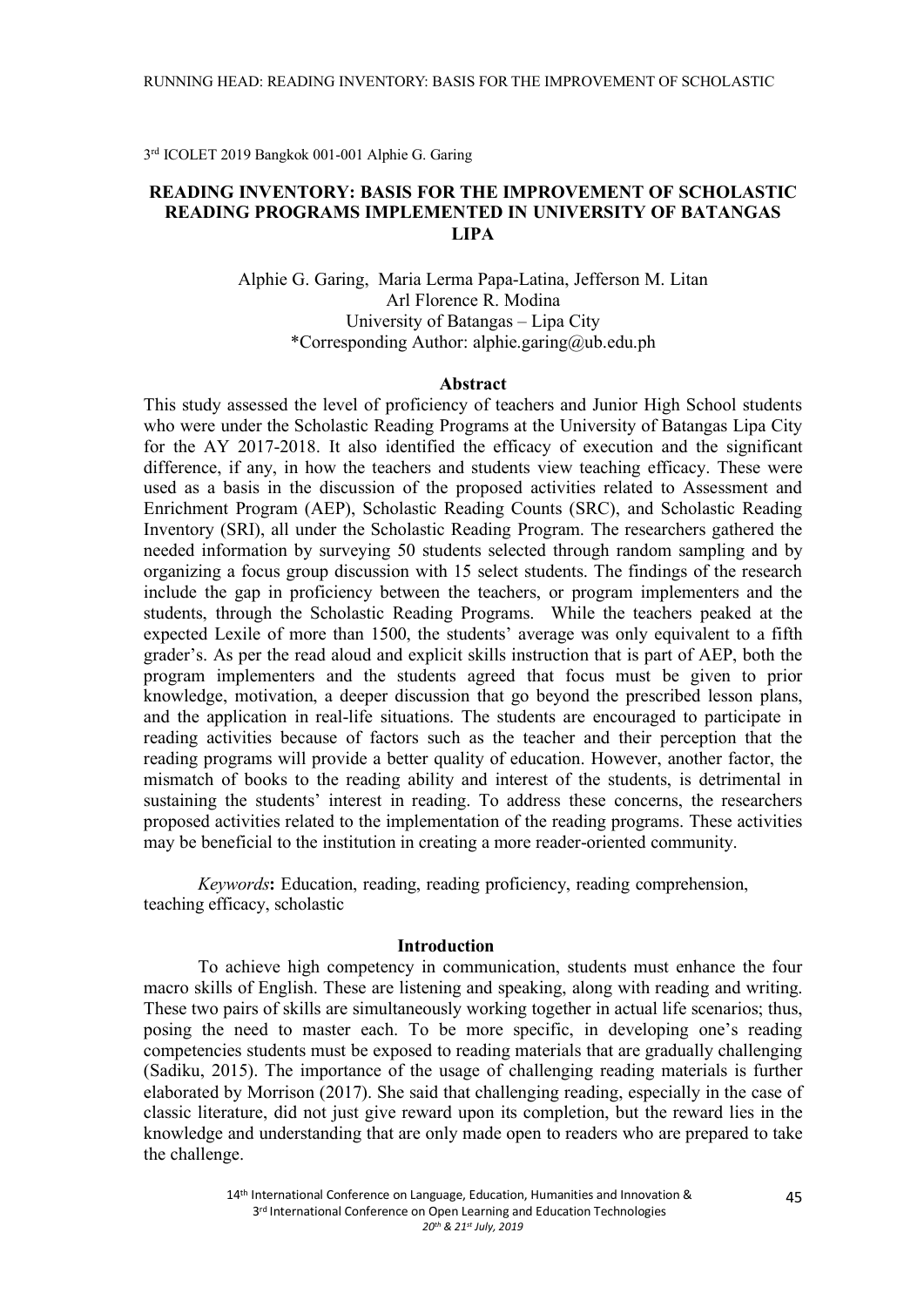García-Madruga, Gómez-Veiga, and Vila (2016) defined reading comprehension as a complex and highly demanding cognitive task that involves the simultaneous process of extracting and constructing meaning. As a basic requirement, comprehension is necessary to predict improvement in reading (Dowker, A., 2017). Several interventions may be applied to achieve improvement. There is a need for fidelity of intervention implementation such as adherence to lesson plan structures, lesson duration, and quality of instruction (Ritchey, K. D., Palombo, K., Silverman, R. D., &Speece, D. L. 2017).

Among the subjects in the K-12 Enhanced Basic Education curriculum prescribed by the Department of Education, the English and Filipino subjects carry the challenge of fully integrating reading in its subject matter and classroom instruction, as evident in the May 2016 K-12 Curriculum Guides for these subjects which include reading comprehension as part of its nine learning competencies.

In the University of Batangas, additional reading programs are facilitated, in the form of Scholastic Reading Inventory (SRI) and the duo of Assessment and Enrichment Program (AEP) and Scholastic Reading Counts (SRC), all under the umbrella of the educational arm of Scholastic, Inc. AEP is an explicit skills instruction conducted once a week. On the other hand, SRI is "a criterion-referenced test intended to measure reading comprehension" through the use of a Lexile framework, which "places both readers and text on a common scale" (Scholastic Inc., n.d.). What it does is to identify the reading ability of a reader and the actual readability of a given text. Both the program implementers (teachers) and the students are advised to take SRI. A score of 1,500 is expected from teachers while a score within the range of 850-1250 is expected from students depending on their grade level. However, despite these reading programs implemented on top of the usual language subjects, still, students are behind in their skills in reading.

Upon the identification of each student's Lexile score, the students will then be matched to books that are appropriate to their reading level, and further development of their reading comprehension is done through AEP, which is integrated into the classroom instruction through a Scholastic-supplied lesson plan and materials executed by the teacher. AEP will begin with a Read Aloud activity. The program implementer must first read a book from the Scholastic Reading Center in the library before proceeding to the Explicit Skills Instruction. On this part, the implementer will model the assigned reading skill through think aloud, conduct a guided practice, before proceeding to the discussion of the summary.

This study would cover the perceptions of the program implementers and the students on the efficacy of the former in implementing AEP. More so, it is only limited to the Junior High School students of UBLC as they are the only ones enrolled in both SRI and AEP in the Lipa City campus.

As AEP demands an explicit teaching strategy, it is imperative to evaluate the reading proficiency and teaching efficacy. The objectives of this study are to assess the level of proficiency of the program implementers and the students who were under the program for the academic year 2017-2018. Likewise, to identify the efficacy of execution and the significant difference, if any, in how the students and teachers view efficacy, as these may help in identifying the gap between the program implementers and the students. Furthermore, through this study, the researchers would like to propose activities targeting the better implementation of Scholastic's reading programs.

# **Review of Related Literature**

Motivating the students to read has consistently been challenging as motivation is affected by how children perceive the significance and value of regular recreational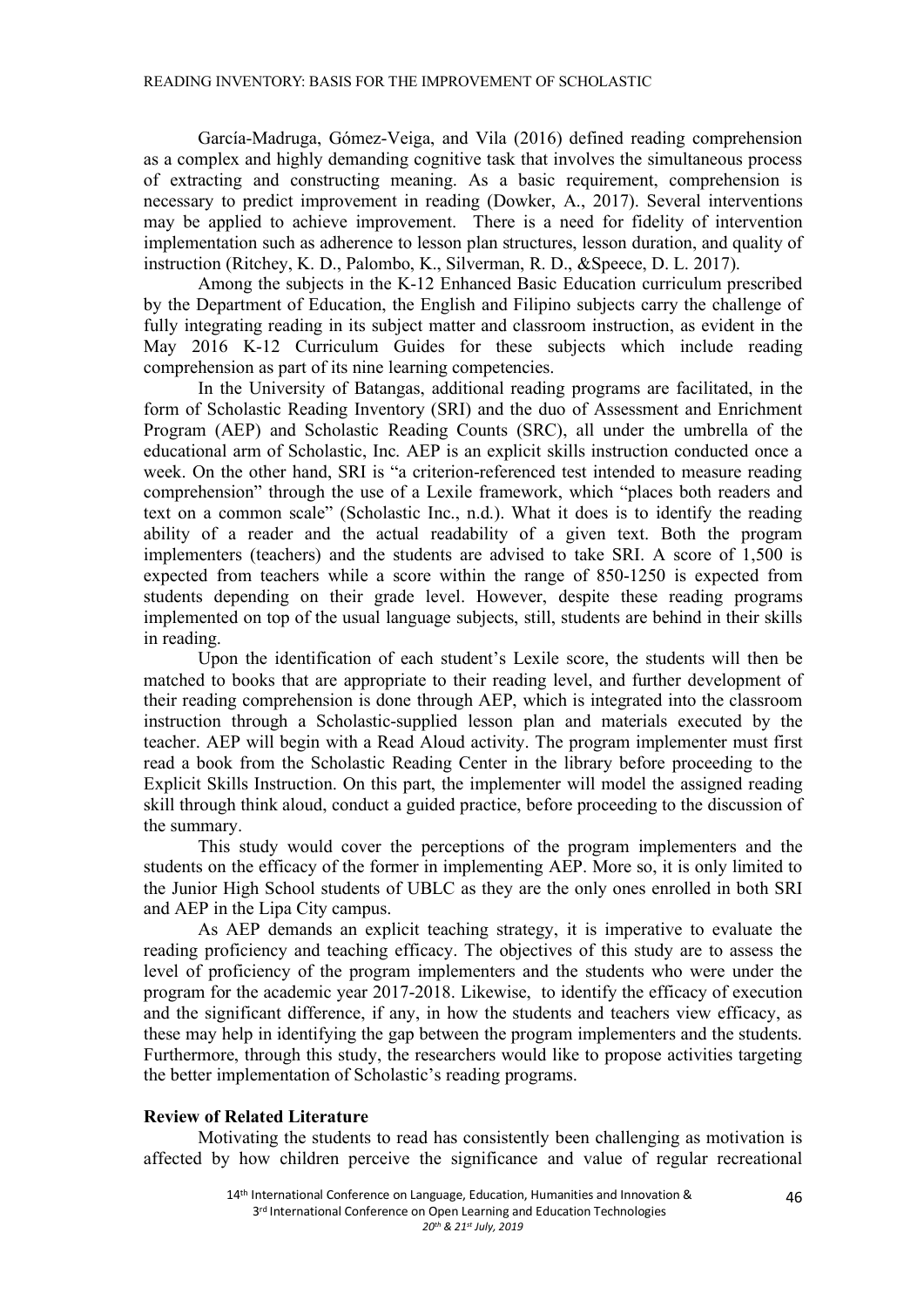reading. Reading engagement of the children in school is advantageous in the promotion of a continued literacy engagement, wherein acquisition of literacy skills spans across life. Thus, regular reading must be given due importance, in as much as independent skills acquisition (Merga, M. K. & Roni, S. M., 2018). These literary skills are now considered to be essentials in different aspects of life, especially now that the digital age changed the norms (Lange & von Merveldt, 2017).

According to Shelly (2015), there are two types of reading, extensive and intensive reading. Extensive reading focuses on the quantity of the books read that are within the reading ability of the readers. On the other hand, intensive reading is considered to be a careful reading of short yet more in-depth texts. Between the two, Shelly concluded that extensive reading leads to an improved learning process for users of English as a secondary language. Specifically, the ability to read, acquisition of vocabulary, and usage of grammar are improved by this practice.

In terms of metacognition, Ahmadi, Ismail, and Adbullah (2013) discussed that metacognition reading strategy positively affects the learning process of English, specifically as a second language. Furthermore, their study claimed that reading comprehension plays a central role in educational success. Thus, the study recommended that educational institutions must promote the development of metacognitive reading strategies of the students. To make this happen, explicit skills instruction is needed which is further supplemented by practice. Only then could students be expected to be proficient readers.

Another strategy to boost readership among students is focusing on their reading self-concept, as this reciprocates reading achievement (Retelsdorf, J., Köller, O., & Möller, J., 2014). The researchers then recommended that reading skills must be nurtured by focusing on the enhancement of the skills themselves and the readers' self-concept. However, Stutz, Schaffner, and Schiefelle (2016) reminded that while involvement significantly contributes to enhanced reading comprehension, the motivation that is competition-oriented is highly discouraged.

Speaking more about motivation, Smith, Smith, Gilmore, and Jameson (2012) mentioned that from 8 to 12 years old, the reading ability of students is increasing, but their self-perceived efficacy in reading and enjoyment are decreasing.

Another challenge that students face is their inability to comprehend what they are reading because of the mismatch of the reading comprehension level and the quality of text provided. Shelly (2015) concluded in her study in Bangladesh that students read better when the text, be it fiction or nonfiction, is at par with their reading ability. Also, the study noted that aside from the appropriateness of the text, the sustained interest of the students must also be considered to make reading more comfortable.

In terms of integrating technology, Chen, Cheng, Chang, Zheng, and Huang (2014) noted that computer-based readers, or those who use tablets, have a lower level of literal or shallow comprehension but have a higher level of inferential or deep comprehension as compared to the paper group, or those who use printed texts. Furthermore, Cheng, Zheng, Li, and Chen (2014) recommended that with the current transition from reading in print to online, ICT familiarity may be considered to be a significant factor in enhancing reading comprehension. This recommendation is based on their findings that readers who use computers perform better in answering the multiple choice questions and in summarizing the given texts employed by the researchers as compared to those who are considered to be under the paper and the tablet groups.

Rimensberger (2014) concluded in his study of 171 student teachers from Durban, South Africa that the optimistic attitude of the student teachers towards reading and their substantial knowledge on the significance of this skill are not directly related with the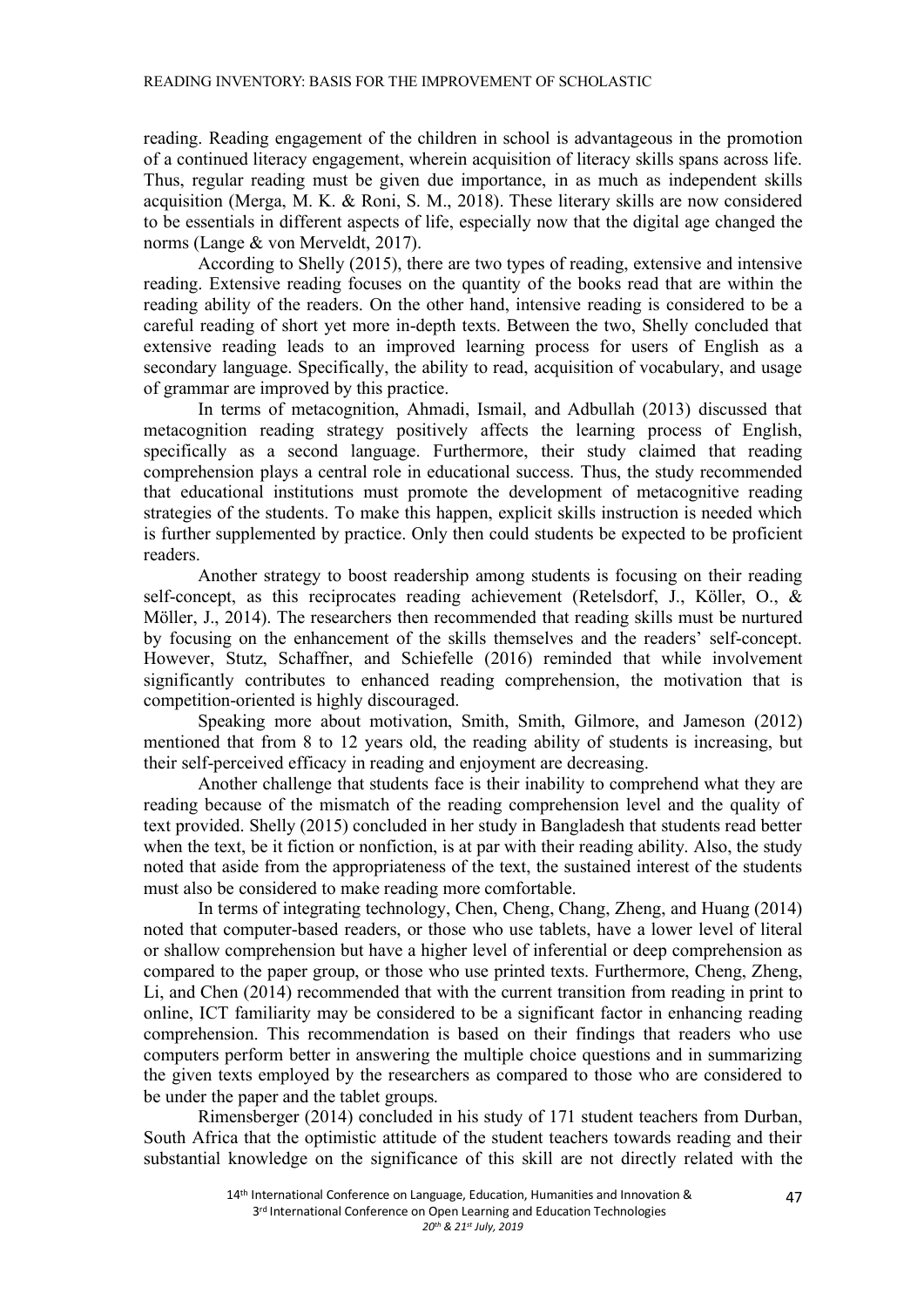practice of reading for pleasure and of investing time on this activity. While this conclusion may be considered to be a good start, the inability to address this at the student teachers' level may lead to a mixed thought that "reading is important, but not measurable."

Shelly (2015) recommended that extensive reading must be implemented as early as the beginning levels. Also, teachers should be trained in the implementation of extensive reading programs in the library. Speaking of, libraries must have a variety of reading materials that meet the interest and ability of the student.

On the other hand, Meyer and Ray (2017) also recommend that "direct instruction, modeling, scaffolding, elaborated feedback, and adaptation of instruction to student performance" are facets that must be touched in teaching the students in strategically using their knowledge about a given text.

Glenber (2017) proposed another that involves physical and imagined manipulation. Physical manipulation refers to using toys as part of the storytelling process. Imagined manipulation comes after the physical, wherein readers will merely imagine manipulating the toys. The study concluded that both types of manipulation enhance comprehension and memory.

#### **Methodology**

The researchers used the descriptive method. Quantitative data were collected through survey, and qualitative data were from focus group discussions. The researchers used the generated data from the participating schools' post-tests under the Scholastic Reading Inventory for the AY 2017-2018 to assess the level of proficiency of the two program implementers and 50 select students. For the level of efficacy, a survey based on the Teacher Observation Form was administered to program implementers and students from UBLC. The adapted survey had two versions; one that focused on the perceived selfefficacy of the program implementers in executing AEP and another that focused on the perceived efficacy of the program implementers from the perspective of the students.

To address the gap between the teacher and the students' level of proficiency and efficacy, a focus group discussion with 15 students who participated in the survey was conducted in the solicitation of the information needed.

The students involved in this study, both in answering the survey and in participating in the focus group discussion, voluntarily agreed to be respondents. All of the data collected were treated with the utmost confidentiality and names were all withheld in the research. The questionnaire used and the recorded audio were all disposed of immediately after gathering the pertinent data needed in the study.

The statistical tools used in this research were mean to measure the average Lexile scores of the program implementers and students, and their assessment on the efficacy of the program implementers in the conduct of the Assessment and Enrichment Program. More so, Pearson's r was used to measure the relationship of the program implementers' and the students' perceptions on the teaching efficacy.

# **Results and Discussion**

During the end of the academic year 2017-2018, both the program implementers and the students took the SRI post-test with the following average Lexile scores. Only the data of those students who are still enrolled in the current academic year were used.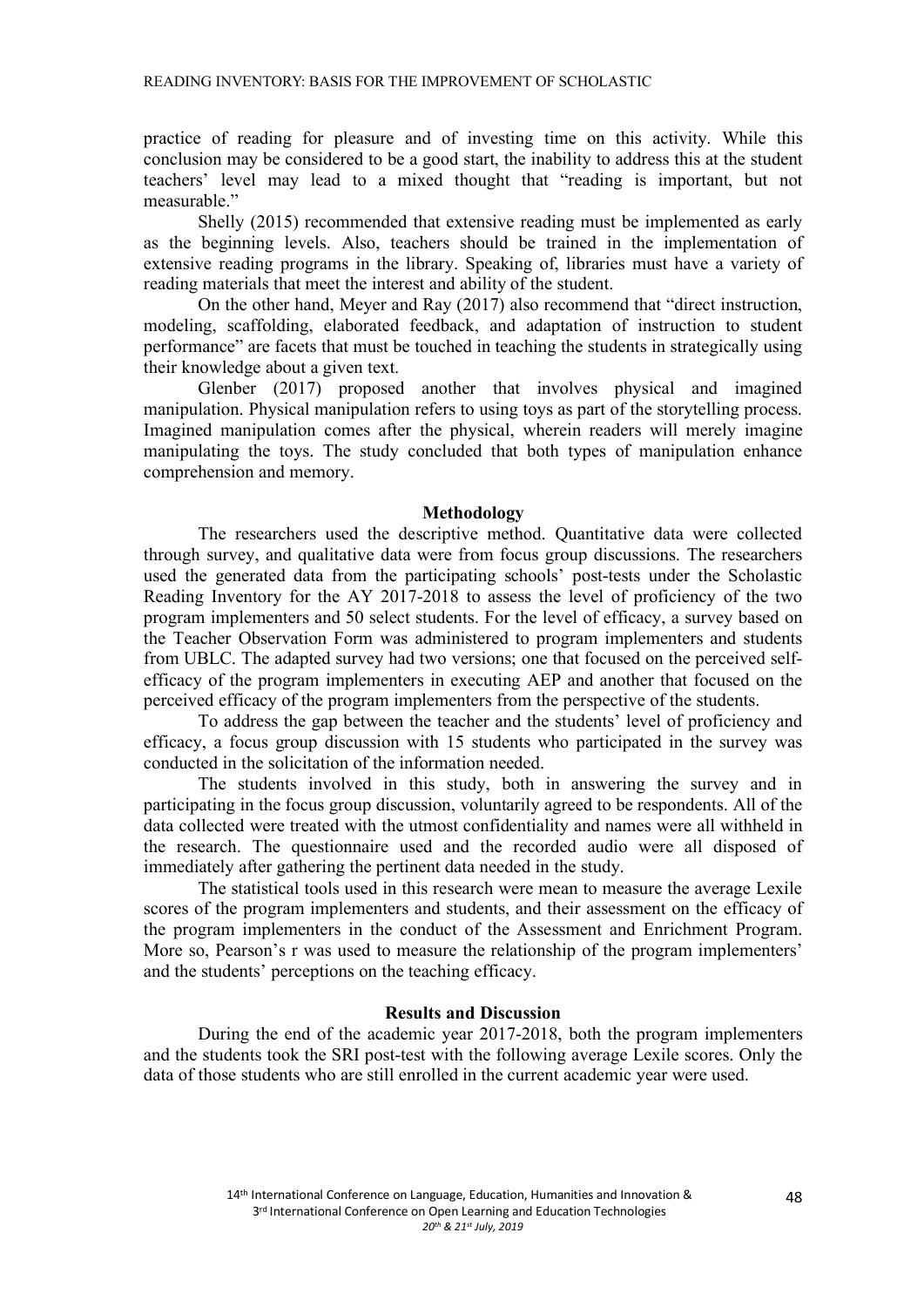| Persons concerned    | <b>Average Lexile Scores</b> |
|----------------------|------------------------------|
| Program Implementers | 1,532.00                     |
| <b>Students</b>      | 724.26                       |

Table 1 *SRI post-test results presented through the Lexile framework*

The data shows that in terms of reading proficiency, the program implementers have higher Lexile scores than the students on average. The Lexile scores of the program implementers were matched with the expected outcome for professionals. However, when matched with the Lexile Framework used by Scholastic, the students' average scores are only equivalent to a fifth grader's; thus, showing that there is a gap between their expected Lexile scores and what the students have.

In the study of Stanford (2015), one of the integral factors of reading comprehension are reading strategies and motivation to read, along with three others. She added that extrinsic motivation shows a significant negative relationship with reading comprehension which indicates that those who are motivated internally have the higher ability in reading comprehension.

In AEP, the main reading program implemented in UBLC, reading skills are being taught every month. The lecture is composed of four meetings, with the first one for explicit teaching, the second for differentiated learning for those who are proficient (students who got the Lexile scores that match or are above the expected) and intervention (students who got lower Lexile scores than what are expected from their grade level), with the third and the fourth sessions for independent reading. Through this series of weekly activities, motivation is expected to be developed.

However, despite the framework of the used reading program, still, students were not able to meet the expected Lexile scores for the bracket of their grade levels.

During the interview, the students were asked whether they believe that proficient teachers are effective teachers. The respondents all gave their affirmation on this. When asked about the impacts of the proficiency and efficacy of the teacher implementing the program, the students mentioned three recurring answers - 1) quality teaching may be expected from the additional lessons on top of their usual English subject, 2) external motivation is empowered 3) as the students gain more respect to their teacher.

"The more we see *na magaling sa isang bagay* ang teacher, the more we respect him/her. *Kapag kasi hindi naman* credible *ang isang* teacher, *ang hirap maniwala sa tinuturo niya*" (Student A, personal communication, Oct. 4, 2018). The more we see that a teacher is good at one thing, the more we respect him/her. If the teacher is not credible, it is hard to believe on whatever he/she is teaching.

"*Masarap makinig sa* teacher *na alam mong magaling*. Practice what you preach, *ika nga. Nakaka-*motivate *kapag ganun*" (Student B, personal communication, Oct. 4, 2018). It feels good to listen to a teacher whom you know to be good. As they say, practice what you preach. It motivates you.

"*Yung dagdag na* lessons, *kahit na* hassle *minsan, ay* all for additional quality education *naman, na* aim *ng* university" (Student C, personal communication, Oct. 4, 2018). The additional lessons, although an additional burden at times are all laid for additional quality education, which is the aim of the university.

In the study of Zee and Koomen (2016), the perceived self-efficacy of the teachers positively affects students' academic adjustment, which by certain extensions, may be considered to be academic achievement. More so, Schiefele and Schaffner (2015) found out that efficacy, as shown in mastery-oriented practices, has a strong contribution to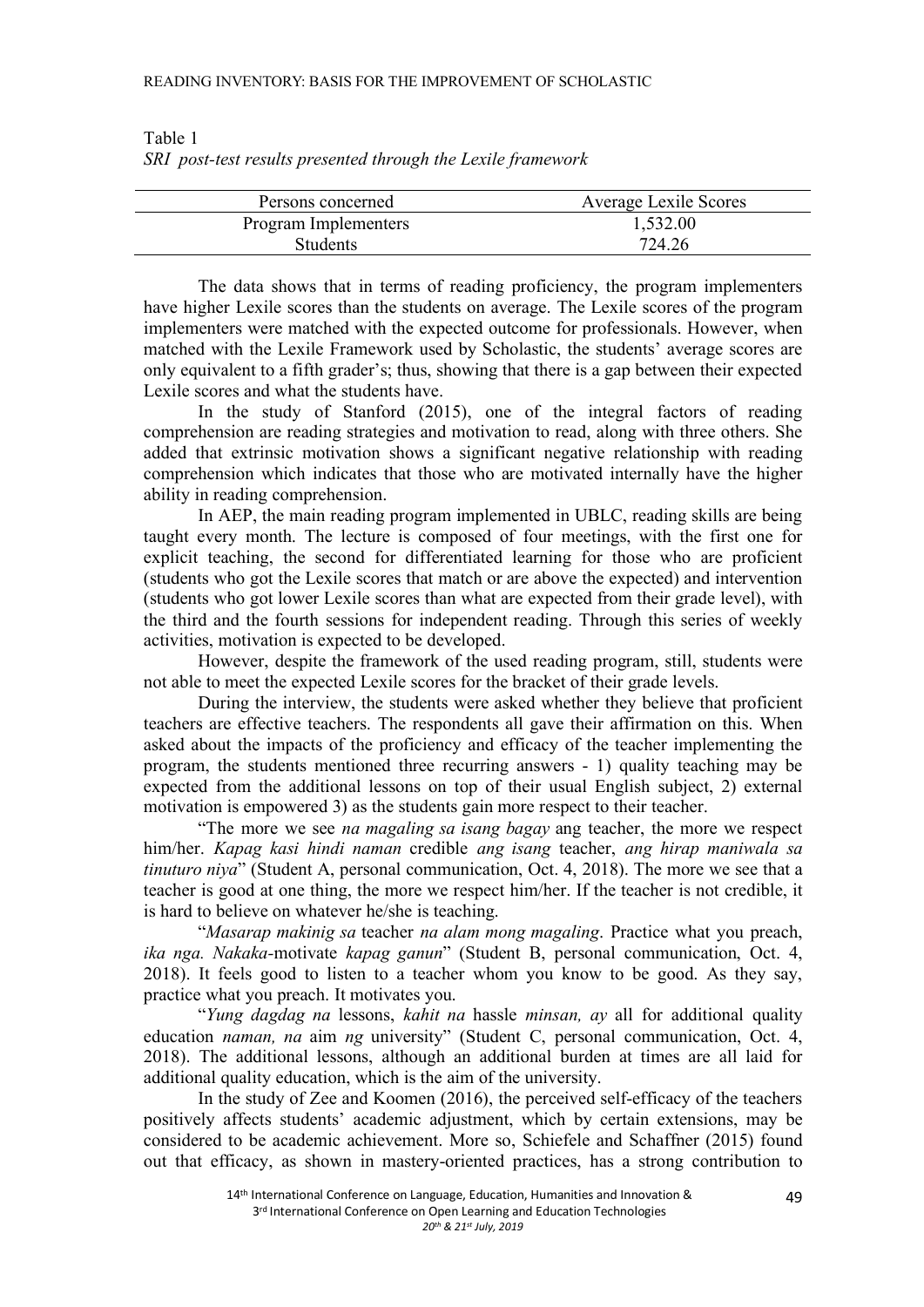student motivation. However, Rodriguez, Fernandez, Pena, Valle, Pineiro, and Menendez (2014) noted that among teachers with high, medium, and low self-efficacy, those with intermediate level tend to have more learning-oriented students. Those who are on the upper level of the spectrum tend to engage less with the subject and the student.

Motivation, being more specific, has positive effect leading to the enhancement of learners' achievement on the reading skill. Hence, motivation must not only be investigated from a theoretical point of view that seeks to understand what the nature of motivation is or how much of that exists in people (Salehi, N., Samimi, F., &Razmjoo, S. A., 2018).

These findings and literature conclude that the self-efficacy of the program implementers positively affect the level of motivation and engagement of the students who are under the Scholastic Reading Programs. Because of the motivation and engagement of these students, they perceive the additional programs as beneficial tools to achieve a better quality of education. With all these combined, students tend to have respect to their program implementers, and by extension, to their teachers, and the subject discussed.

Table 2

*Program implementer's assessment on their self-efficacy in read aloud*

| <b>Indicators</b>                                                                                                          | Mean | <b>SD</b>    |
|----------------------------------------------------------------------------------------------------------------------------|------|--------------|
| I prepare the students' prior knowledge or background knowledge<br>by providing motivation question.                       | 3.50 | 0.5          |
| I ask questions about the book cover to spark the students' interest<br>and make predictions about the story.              | 4.00 | $\Omega$     |
| I read the title, author, and illustrator of the book.                                                                     | 3.00 | $\mathbf{0}$ |
| I unlock unfamiliar and difficulty works, ideas, and situations.                                                           | 3.00 |              |
| I read the story with appropriate gestures and expressions.                                                                | 3.00 |              |
| I provide guide questions to help the students understand, predict,<br>and infer about the setting, events and characters. | 3.00 | 0            |
| I ask questions to monitor students comprehension and appreciation<br>of the story.                                        | 3.00 | $\Omega$     |
| I make sure that the material is appropriate to the grade level, age,<br>and interest level of the students.               | 2.50 | 0.5          |
| I make sure that the length is appropriate for the allotted time.                                                          | 3.50 | 0.5          |
| I empower the students' enthusiasm during Read Aloud.                                                                      | 3.50 | 0.5          |
| <b>Weighted Mean</b>                                                                                                       | 3.20 |              |

*Legend: 1.00-1.49 - Strongly Disagree; 1.50-2.49 - Disagree; 2.50-3.49 - Agree; 3.50- 4.00 - Strongly Agree*

Out of the ten indicators about the practices during read aloud activity of the AEP, the practice of asking questions about the book cover to spark the student's interest and make predictions about the story ranks first, with 4.00 as its mean with a verbal interpretation of strongly agree. This is done at the beginning of the read-aloud activity to entice the students to follow through the story. These ranked first because these are performed at the beginning of the activity; thus, the exclusion of these are close to minimal.

Rollins (2014) conducted a study on the effects of book covers on the level of interest of consumers of fiction books. Based on the findings, the research's respondents associate 73% of the total value of a book with cover design. According to Rollins, this finding is aligned with that of Schmidt-Stoling et al., which found that 74% of the value is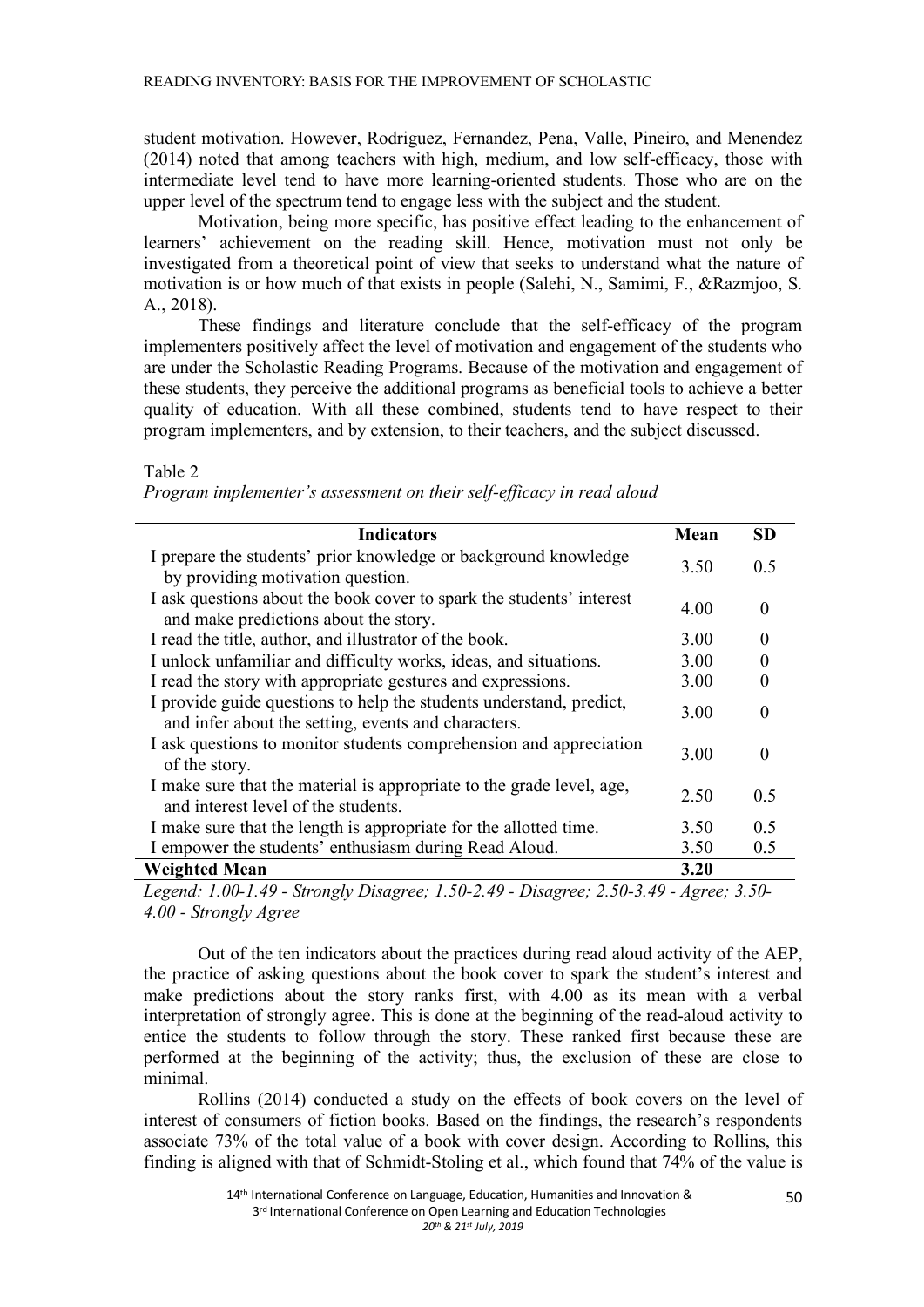due to book covers. Thus, there is a significance to build interest with the use of book covers.

The practices of empowering enthusiasm and preparing the student's prior knowledge through motivation questions both have a mean of 3.50 and a verbal interpretation of strongly agree; thus, ranking second topmost indicators. Through a question posted before the actual read aloud, along with interest in book covers, the students' enthusiasm is peaked. This shows that the program implementers employ the use of critical thinking in the conduct of the program.

Alfaki and Siddiek (2013) studied how schema-based, pre-reading activities affect the reading comprehension of the readers. They concluded that previewing the text as a pre-reading activity is positively correlated with improved reading comprehension. This pre-reading activity used THIEVES, which stands for Title, Headings, Introduction, Every first sentence in a paragraph, Visuals and Vocabulary, End-of-Chapter Questions, and Summary.

In the context of AEP, the preview of the title, headings, visuals, and vocabulary are integrated into the first part of the read-aloud activity. This is part of the motivational activity that aims to engage the students right at the beginning of the reading program. More so, through the preview, critical thinking is also empowered as students are often asked to imagine what the story may be about using the clues such as the title and the graphics in the book.

On the other hand, the practice with the lowest mean of 2.50 and a verbal interpretation of agree is about the appropriateness of the text to the grade level and interest level of the students. This is due to the lower Lexile scores that the students have received on average which leads to a poor choice of books for their actual score and not on the expected score based on the Lexile framework. As mentioned, AEP works in such a way that the books that students are encouraged to read are within the Lexile scores that they have received during the conduct of the pre- and post-test of SRI. Through this, it can be ensured that students will not read books that are considered to be inappropriate to their reading ability, which may result in a lack of engagement and comprehension.

This finding is aligned with the earlier literature presented. Shelly (2015) suggested that the reading ability of the students must match the kinds of text that are given to them. This matching will ensure that students will be able to read and comprehend better, especially if the ability and the texts are also matched with the students' topic interest.

Table 3

| ыйценіз "азызынені ор ргодгані інірістеність он інсіг зең еррейсу ін гейй атойи                                                           |       |           |  |  |
|-------------------------------------------------------------------------------------------------------------------------------------------|-------|-----------|--|--|
| <b>Indicators</b>                                                                                                                         | Mean  | <b>SD</b> |  |  |
| The teacher prepares the students' prior knowledge or background                                                                          | 3 24  | 0.6       |  |  |
| knowledge by providing a motivation question.                                                                                             |       |           |  |  |
| The teacher asks questions about the book cover to spark the<br>students' interest and makes predictions about the story.                 | 3 2 8 | 0.6       |  |  |
| The teacher reads the title, author, and illustrator of the book.                                                                         | 3.72  | 0.4       |  |  |
| The teacher unlocks unfamiliar and difficulty works, ideas, and<br>situations.                                                            | 2.90  | 0.4       |  |  |
| The teacher reads the story with appropriate gestures and<br>expressions.                                                                 | 2 74  | 04        |  |  |
| The teacher provides guide questions to help the students<br>understand, predict, and infer about the setting, events, and<br>characters. | 282   | 04        |  |  |

*Students' assessment of program implementers on their self-efficacy in read aloud*

<sup>14&</sup>lt;sup>th</sup> International Conference on Language, Education, Humanities and Innovation & 3<sup>rd</sup> International Conference on Open Learning and Education Technologies *20th & 21st July, 2019*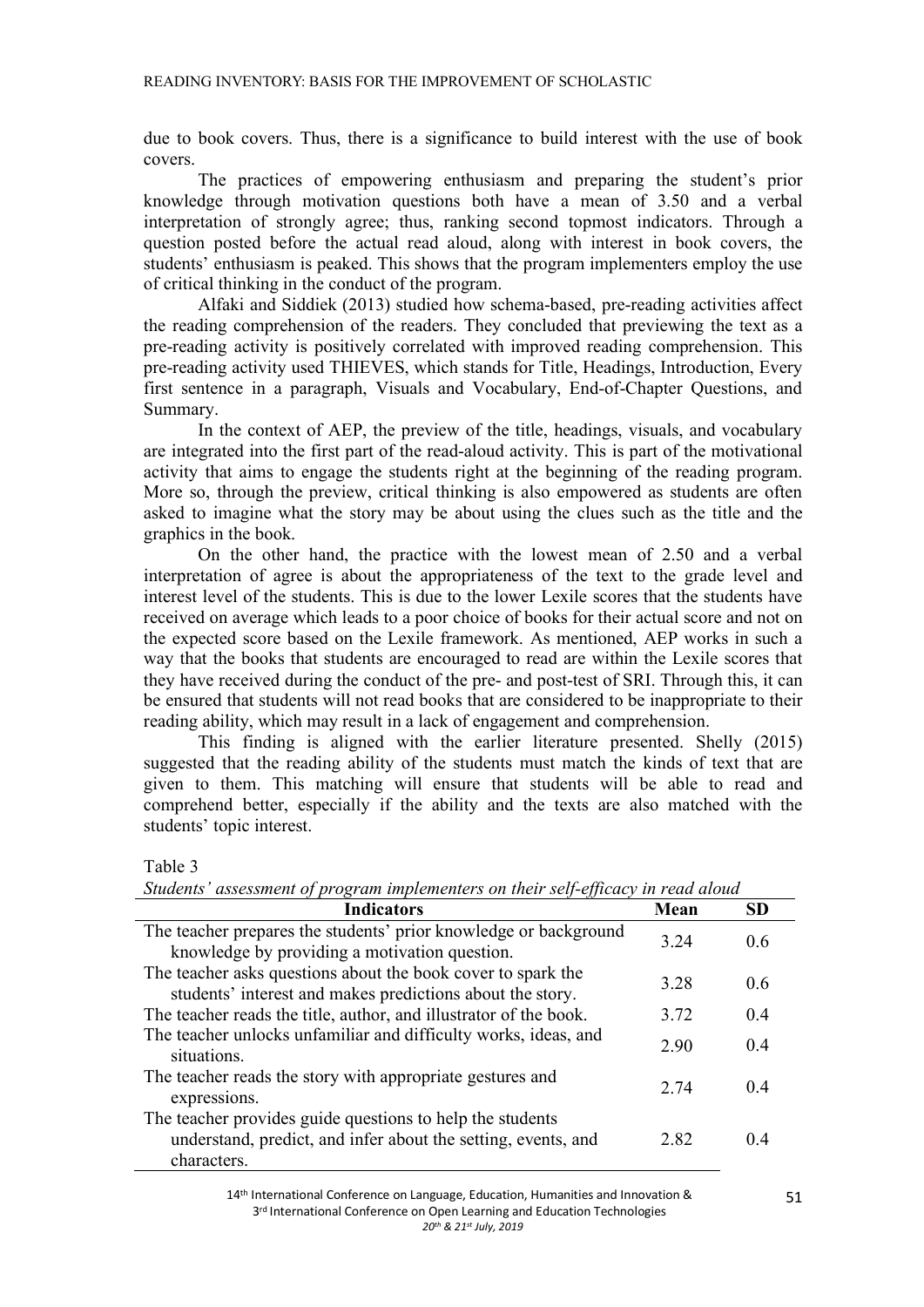| <b>Indicators</b>                                                                                                       | Mean | SD  |
|-------------------------------------------------------------------------------------------------------------------------|------|-----|
| The teacher asks questions to monitor students' comprehension<br>and appreciation of the story.                         | 3.08 | 04  |
| The teacher makes sure that the material is appropriate to the<br>grade level, age, and interest level of the students. | 2.60 | 0.5 |
| The teacher makes sure that the length is appropriate for the<br>allotted time.                                         | 2.88 | 04  |
| The teacher empowers the students' enthusiasm during Read<br>Aloud.                                                     | 3 26 | 06  |
| <b>Weighted Mean</b>                                                                                                    | 3.05 |     |

Legend: 1.00-1.49 - Strongly Disagree; 1.50-2.49 - Disagree; 2.50-3.49 - Agree; 3.50-4.00 - Strongly Agree

Out of the 10 indicators pertaining to the practices being done by the program implementers during read aloud activity of the AEP, the practice of reading the title, author, and the illustrator ranked first, with a mean of 3.72 and a verbal interpretation of strongly agree. This was followed by the practice of empowering student's enthusiasm and preparing their prior knowledge with 3.26 and 3.24 as means and both with a verbal interpretation of agree, respectively mainly because these strategies are embedded as part of the introduction. These are similar to motivation questions that are used before the start of the normal classroom instruction.

This is in connection with the sources cited earlier that states once the prior knowledge is activated, better reading comprehension may be expected (Alfaki, I.M. & Siddiek, A. G., 2013). This is also explained by Yuksel (2012) who stated that assessing the prior knowledge can help in predicting the level of performance of a student and that this activity may help the teachers better design the teaching and learning processes.

As per the lowest mean of 2.60 with a verbal interpretation of agree, it pertains to the program implementer's practice of using materials that are appropriate to the students' grade level, age, and interest. This is also in line with the finding presented in Table 2. While the students agreed with this statement, still, it is important to note that the books being used for these activities are not matching their expected Lexile range as Junior High School students. Some books, which match the Lexile scores they had during SRI, are intended for first to third graders. These were picture books with short texts and books that do not necessarily require critical thinking expected from Junior High School students.

The other practice with the lowest mean of 2.74 and a verbal interpretation of agree is about the teacher's use of appropriate gestures and expressions in the conduct of the Read Aloud activity. Program implementers are expected to creatively read the story to serve as a motivational tool for students to better participate in explicit instruction. In connection with this, the practice of providing guide question also has one of the lowest means of 2.82, also with a verbal interpretation of agree.

Rule (2015) mentioned in his study about the influence of read-aloud activities to students' preference of reading materials that reading aloud books to a group of listeners may be used as a scaffold for struggling readers to have their independence and confidence in reading eventually. Furthermore, it is during this kind of activities that a teacher can "scaffold the student's sense-making and support their learning of new concepts" (Strachan, S.L., 2015). Thus, there is a necessity to be engaging during Read Aloud through creative reading and guide questions. This finding is also aligned with that of Oliveira (2015) which states that using the discourse-centered method, which in this present study may refer to the use of guided discussions, affects the reading engagement.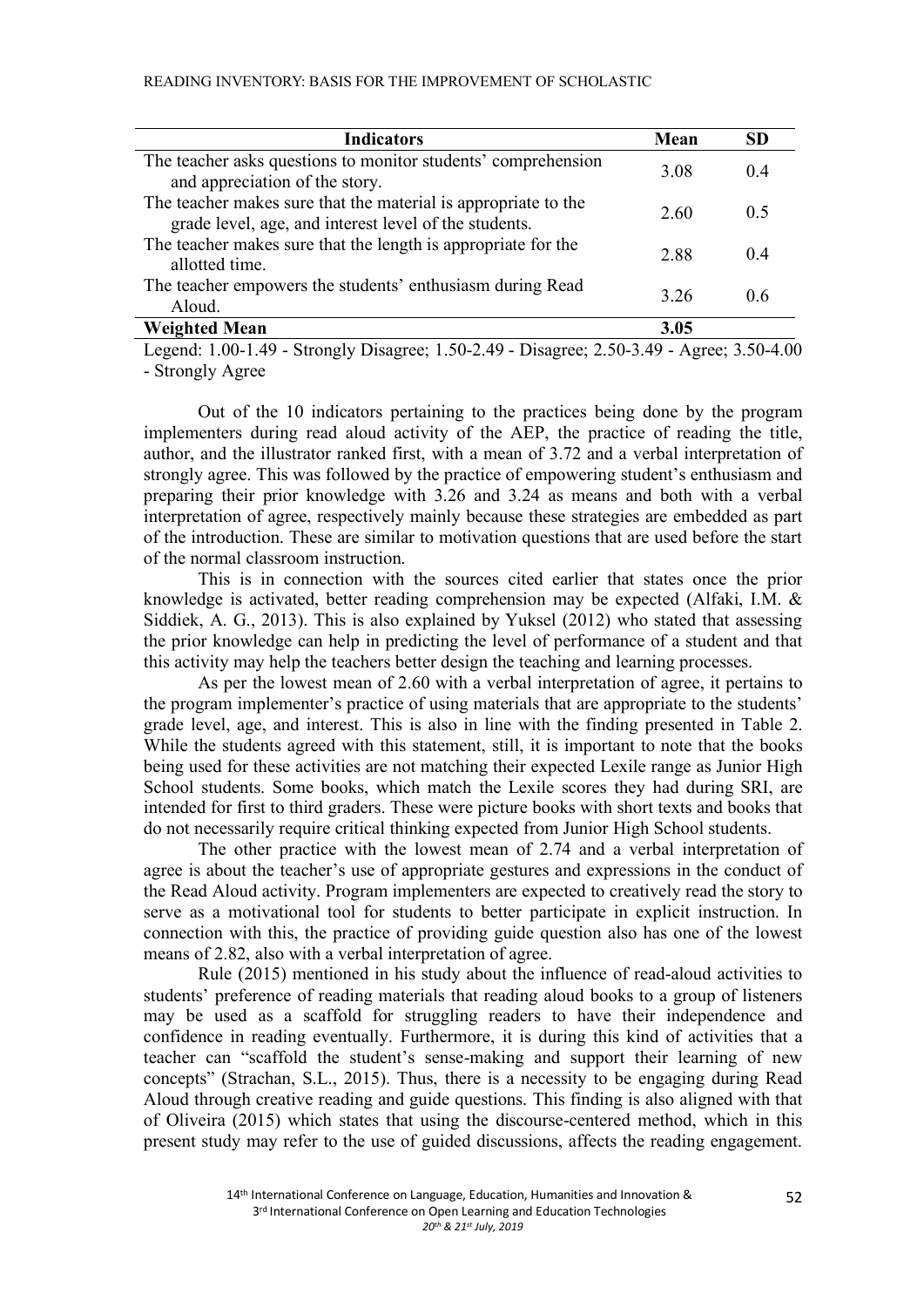Also, this method helps readers to have a deeper understanding of the process of making meaning out of the texts read.

# Table 4

| Program implementers' assessment on their self-efficacy in explicit instruction |  |  |  |
|---------------------------------------------------------------------------------|--|--|--|
|                                                                                 |  |  |  |

| <b>Indicators</b>                                                                                                                    | Mean | <b>SD</b> |
|--------------------------------------------------------------------------------------------------------------------------------------|------|-----------|
| I state explicitly what the target strategy is. I explain how the                                                                    | 3.50 | 0.5       |
| strategy is useful.                                                                                                                  |      |           |
| I present an example of how the strategy is used.                                                                                    | 4.00 | $\theta$  |
| I provide a detailed definition and description of the skill.                                                                        | 3.50 | 0.5       |
| I give and example of how the strategy is used. I provide a visual<br>aid of the steps in performing the skill.                      | 3.50 | 0.5       |
| I explain each step in detail. I give a substantial explanation of<br>the importance of the skill in a practical and social context. | 4.00 | $\theta$  |
| I read and demonstrate each step by doing the Think Aloud.                                                                           | 4.00 | $\theta$  |
| I summarize by reading the steps again done during the Think<br>Aloud and enjoin the students to ask questions.                      | 4.00 | $\Omega$  |
| I state that the whole class will use the strategy and distribute the<br>prescribed text to be used.                                 | 3.50 | 0.5       |
| I instruct the students to read aloud the sections and guide them<br>on how to apply the strategy on the text.                       | 3.00 | $\theta$  |
| I perform the steps one at at time, referring to the written<br>procedures through the use of a graphic organizer.                   | 3.50 | 0.5       |
| I provide feedback on the accuracy of the students' output and<br>reviews the steps.                                                 | 3.50 | 0.5       |
| <b>Weighted Mean</b>                                                                                                                 | 4.00 |           |

*Legend: 1.00-1.49 - Strongly Disagree; 1.50-2.49 - Disagree; 2.50-3.49 - Agree; 3.50- 4.00 - Strongly Agree*

In this set of practices, four have a mean of 4.00 and a verbal interpretation of strongly agree. These are the practices of presenting an example of the application of the strategy, explaining the process and its practical application through a Think Aloud, and summarizing the steps at the end of the discussion. These are all examples of explicit instruction, which is prescribed in the conduct of AEP. As these strategies serve as the backbone of the explicit skills instruction, these are the most practiced strategies. These are also explicitly provided in the detailed lesson plans provided by Scholastic to its program implementers.

Explicit instruction, be it topic- or skill-based, helps the students in the process of facilitating information, especially about unfamiliar topics (Kruit, P. M., Oostdam, R. J., van den Berg, E., & Schuitema, J. A., 2018). This finding is also in congruence with van de Kamp, Admiraal, van Drie, & Rijlaarsdam (2015) which states that in terms of fluency and flexibility, explicit instruction focused on metacognition has a positive effect.

The study's findings revealed that reading comprehension might be improved through explicit instruction, specifically with the use of graphic organizers, which is a part of the modeling part of AEP. However, while explicit instruction is recommended, it was also suggested that a collaborative environment must be fostered, which in AEP, may be done through the guided practice that comes after modeling.

On the other hand, the practice of instructing the students to read aloud the sections and guiding them through the process ranks the lowest, with a mean of 3.00 and a verbal interpretation of agree. While this contradicts the earlier results that state that explicit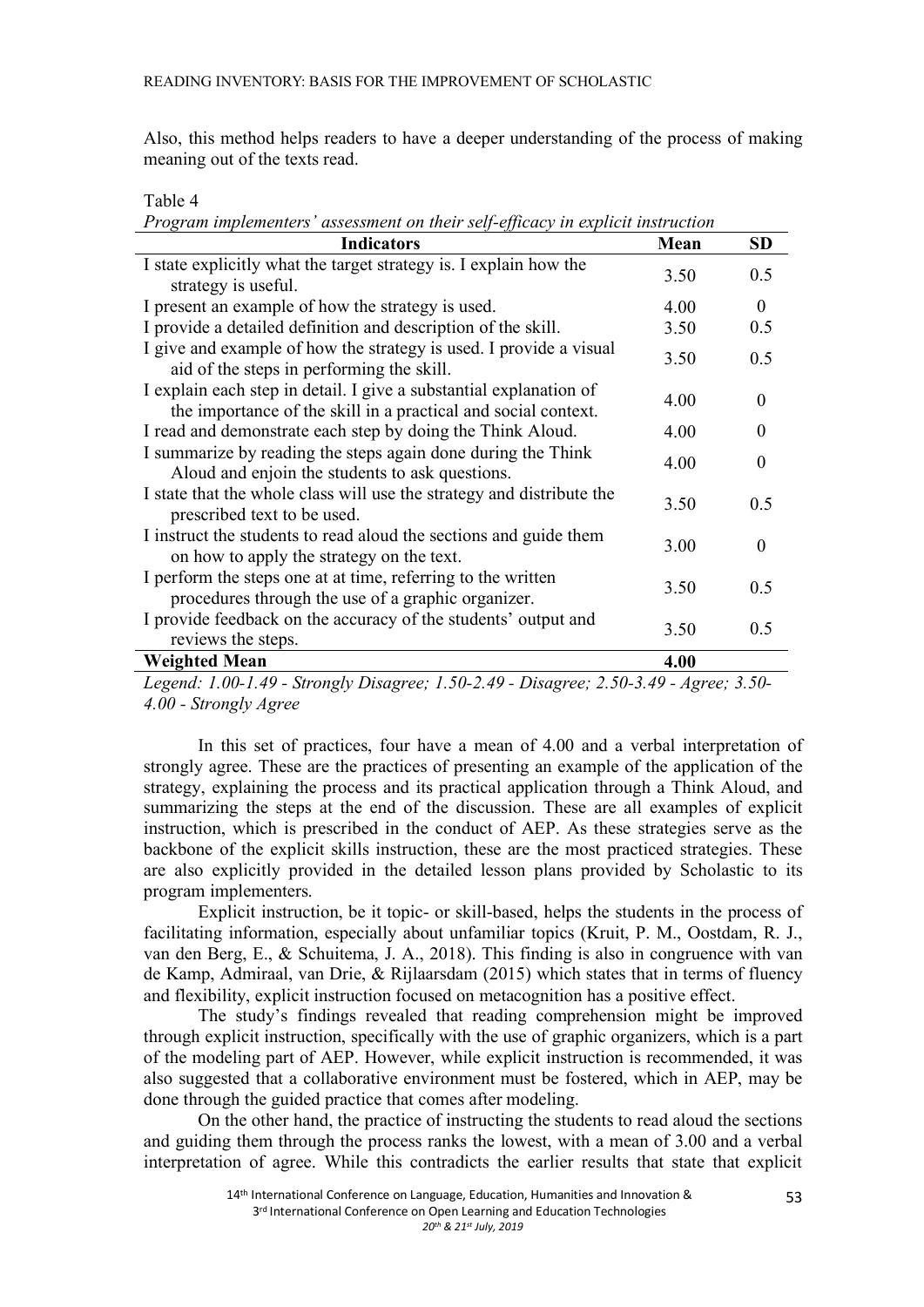instruction is being executed in the conduct of AEP, still, it must be noted that Think Aloud is practiced more by the program implementers. However, this does not mean that guided practice, in which the students are asked to read aloud the sections, is not also executed. Another factor that may have affected this is that guided practice is done as a class, and not individually which would have been more fit as guided practice.

The need for modeling and constant practice is emphasized on the study of Moriarty (2007) in her research about the impacts of teacher modeling of fluent reading strategies to students' fluency. Her findings revealed that after being exposed to consistent modeling of specific reading strategies that lasted for one academic year, the respondents showed an increase in their scores and fluency in reading. The students' confidence also improved as a result of this strategy.

Table 5

| Students' assessment of program implementers on their self-efficacy in explicit instruction                                                        |      |           |  |  |
|----------------------------------------------------------------------------------------------------------------------------------------------------|------|-----------|--|--|
| <b>Indicators</b>                                                                                                                                  | Mean | <b>SD</b> |  |  |
| The teacher states explicitly what the target strategy is. The<br>teacher explains how the strategy is useful.                                     | 3.50 | 0.5       |  |  |
| The teacher presents an example of how the strategy is used.                                                                                       | 3.34 | 0.6       |  |  |
| The teacher provides a detailed definition and description of the<br>skill.                                                                        | 3.20 | 0.4       |  |  |
| The teacher gives an example of how the strategy is used. The<br>teacher provides a visual aid of the steps in performing the<br>skill.            | 3.14 | 0.5       |  |  |
| The teacher explains each step in detail. I give a substantial<br>explanation of the importance of the skill in a practical and<br>social context. | 2.82 | 0.4       |  |  |
| The teacher reads and demonstrates each step by doing the Think<br>Aloud.                                                                          | 3.30 | 0.5       |  |  |
| The teacher summarizes by reading the steps again done during<br>the Think Aloud and enjoins the students to ask questions.                        | 3.52 | 0.5       |  |  |
| The teacher states that the whole class will use the strategy and<br>distributes the prescribed text to be used.                                   | 3.40 | 0.5       |  |  |
| The teacher instructs the students to read aloud the sections and<br>guides them on how to apply the strategy on the text.                         | 3.30 | 0.5       |  |  |
| The teacher performs the steps one at at time, referring to the<br>written procedures through the use of a graphic organizer.                      | 2.98 | 0.5       |  |  |
| The teacher provides feedback on the accuracy of the students'<br>output and reviews the steps.                                                    | 3.44 | 0.5       |  |  |
| <b>Weighted Mean</b>                                                                                                                               | 3.60 |           |  |  |

*Legend: 1.00-1.49 - Strongly Disagree; 1.50-2.49 - Disagree; 2.50-3.49 - Agree; 3.50- 4.00 - Strongly Agree*

For the students' assessment, explicit instruction-related practices still top the list; summarizing the steps during Think Aloud with 3.52 as its mean with a verbal interpretation of strongly agree, explicitly stating the target strategy and explaining the use of it with 3.50 with a verbal interpretation of agree, and directing the class towards guided practice with 3.40 with a verbal interpretation of agree. This is consistent with the earlier results that explicit instruction is implemented in AEP's lessons, as these are the backbone of the activity.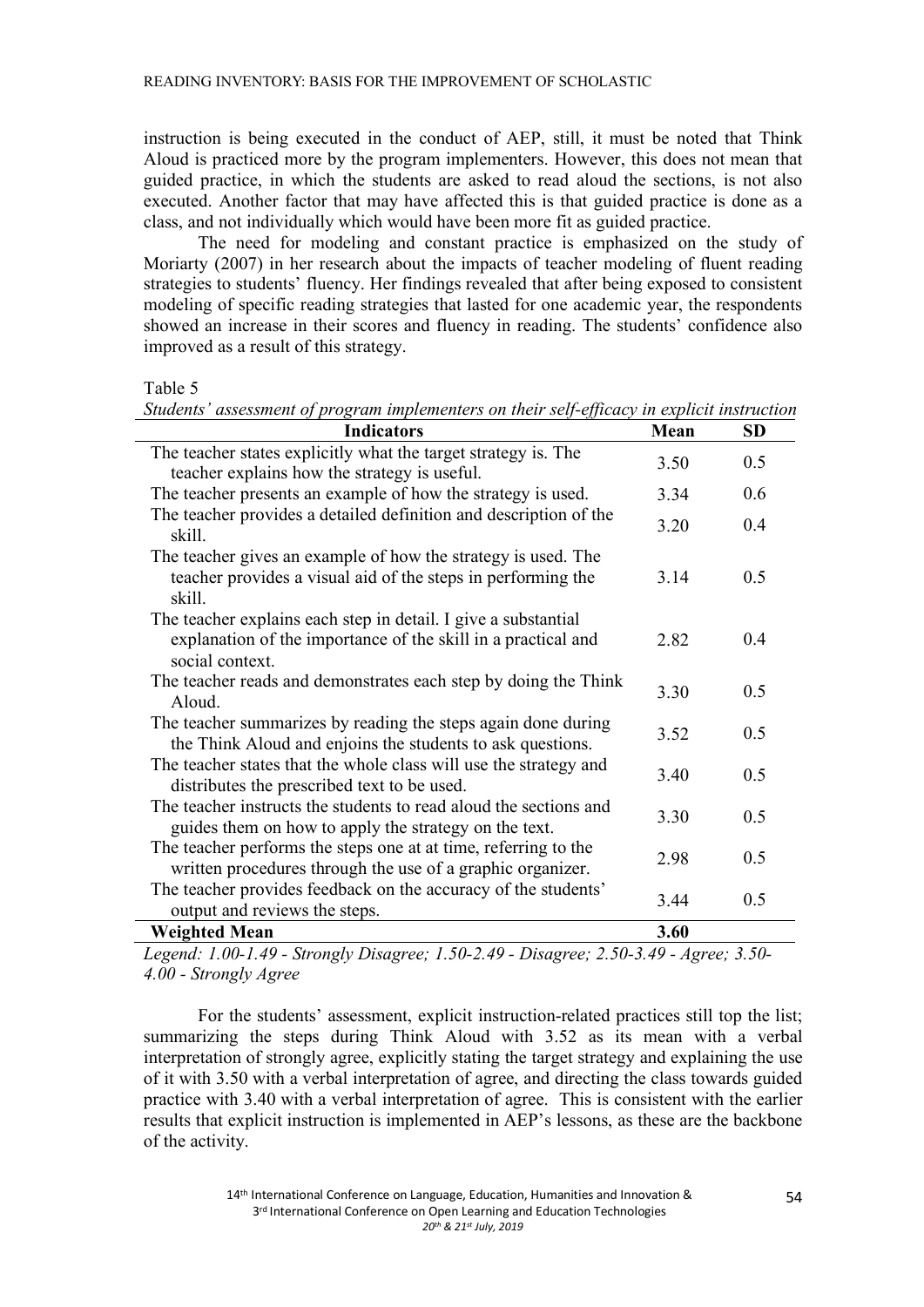"People learn naturally by imitating models." Examples in disciplines like Math and Science were provided. One related example is when a Math teacher works on a problem on the board, he/she is using modeling. The same thing applies for a Science teacher who demonstrates a lab experiment. When used properly, modeling becomes a useful tool (Harbour, K. E., Evanovich, L. L., Sweigart, C. A., & Hughes, L. E., 2015; Haston, W., 2007)

About the practice with the lowest mean, 2.82 with a verbal interpretation of disagree, it may be concluded that as per the students' assessment, the program implementers fail to explain each step in detail and to give a substantial explanation of the skills' application in practical and social contexts. This indicator is divided into two ideas, the explanation of the steps which is done through the explicit instruction, the idea behind the top indicators, and the explanation of the skills' application, which is most likely the loophole identified by the students.

In connection with these findings, Burk (2016) shared that when students can find a connection between what is being taught and what they will use in real life, their motivation to learn increases. This is especially the case if task-based activities allow the students to interact with one another in a real-world context. The researcher suggested that instructors must provide opportunities to students to practice "authentic communication and meaningful interaction" and for them to contemplate on the purpose of learning a particular topic. If for the students, learning is a form of investment, then they will view resources as valuable.

### **References**

- Ahmadi, M. R., Ismail, H. N., & Abdullah, M. K. K. (2013). The Importance of Metacognitive Reading Strategy Awareness in Reading Comprehension. English Language Teaching, 6(10), 235-244.
- Alfaki, I.M., &Siddiek, A.G. (2013). The role of background knowledge in enhancing reading comprehension. World Journal of English Language, 3(4), 42-66.
- Burk, J. J. (2016). Language Learning for Real-World Context. All Graduate Plan B and other Reports. 803.
- Chen, G., Cheng, W., Chang, T. W., Zheng, X., & Huang, R. (2014). A comparison of reading comprehension across paper, computer screens, and tablets: Does tablet familiarity matter?. Journal of Computers in Education, 1(2-3), 213-225.
- Cheng, W., Zheng, X., Li, M., & Chen, G. (2014, July). Which is the Best for Reading: Paper, Computer, or Tablet Computer?. In Advanced Learning Technologies (ICALT), 2014 IEEE 14th International Conference on (pp. 655-656). IEEE.
- Dowker, A. (2016). Factors That Influence Improvement in Numeracy, Reading, and Comprehension in the Context of a Numeracy Intervention. Frontiers in psychology, 7, 1929.
- García-Madruga, J. A., Gómez-Veiga, I., & Vila, J. Ó. (2016). Executive functions and the improvement of thinking abilities: The intervention in reading comprehension. Frontiers in psychology, 7, 58.
- Glenberg, A. M. (2017). How reading comprehension is embodied and why that matters. International Electronic Journal of Elementary Education, 4(1), 5-18.
- Harbour, K. E., Evanovich, L. L., Sweigart, C. A., & Hughes, L. E. (2015). A brief review of effective teaching practices that maximize student engagement. Preventing School Failure: Alternative Education for Children and Youth, 59(1), 5-13.
- Haston, W. (2007). Teacher modeling as an effective teaching strategy. Music Educators Journal, 93(4), 26-30.

14<sup>th</sup> International Conference on Language, Education, Humanities and Innovation & 3<sup>rd</sup> International Conference on Open Learning and Education Technologies *20th & 21st July, 2019*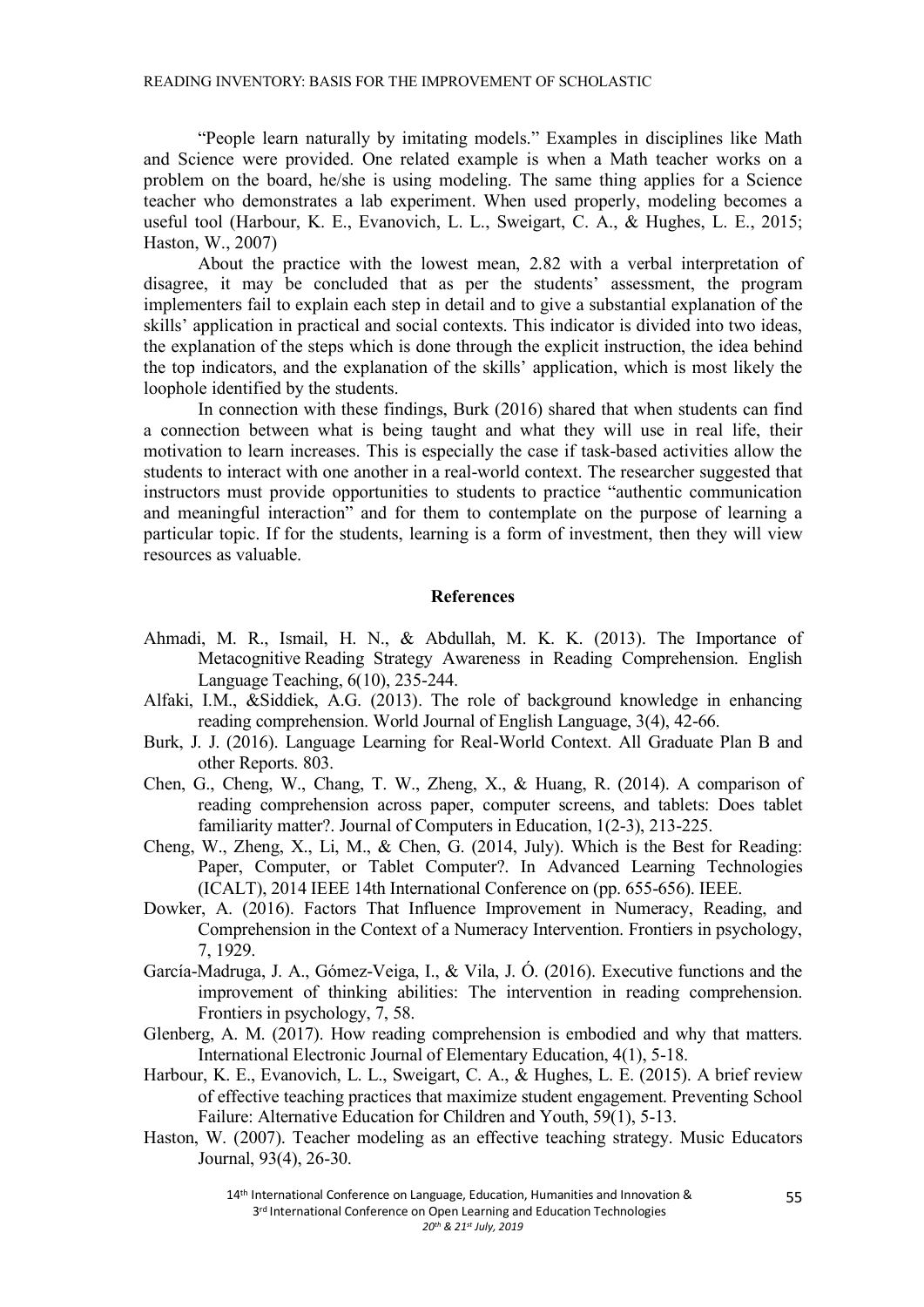- Heng, J., & Sin, Y. (2016, March 19. Low reading rate: Lack of interest, time cited as factors. The Strait Times. Retrieved from https://www.straitstimes.com/singapore/low-reading-rate-lack-of-interest-time-citedas-factors
- Kruit, P. M., Oostdam, R. J., van den Berg, E., &Schuitema, J. A. (2018). Effects of explicit instruction on the acquisition of students' science inquiry skills in grades 5 and 6 of primary education. International Journal of Science Education, 40(4), 421-441.
- Lange, S., & von Merveldt, N. (2017). Children as Readers In Children's Literature: The Power of Texts And The Importance of Reading ed. by Evelyn Arizpe and Vivienne Smith. Bookbird: A Journal of International Children's Literature, 55(1), 63-64.
- Merga, M. K., & Mat Roni, S. (2018). Children's perceptions of the importance and value of reading. Australian Journal of Education, 62(2), 135-153.
- Meyer, B. J., & Ray, M. N. (2017). Structure strategy interventions: Increasing reading comprehension of expository text. International Electronic Journal of Elementary Education, 4(1), 127-152.
- Moriarty, H. M. (2007). How does teacher modeling of fluent reading strategies impact student's fluency [Master's thesis]. Retrieved from Digital Commons @ Brockport.
- Morrison, F. (2017, March 13). Why you should read challenging books [blog post]. Retrieved from https://www.huffingtonpost.com.au/fleur-morrison/why-you-shouldread-challenging-books\_a\_21886877/
- Oliveira, A. W. (2015). Reading Engagement in Science: Elementary Students' Read-Aloud Experiences. International Journal of Environmental and Science Education, 10(3), 429-451.
- Retelsdorf, J., Köller, O., &Möller, J. (2014). Reading achievement and reading selfconcept–Testing the reciprocal effects model. Learning and Instruction, 29, 21-30.
- Rimensberger, N. (2014). Reading is very important, but...: taking stock of South African student teachers' reading habits. Reading & Writing-Journal of the Reading Association of South Africa, 5(1), 1-9.
- Rodríguez, S., Fernández, B. R., Pena, R. B., Valle, A., Piñeiro, I., & Menéndez, R. C. (2014). Teacher self-efficacy and its relationship with students' affective and motivational variables in higher education. European journal of education and psychology, 7(2), 107-120.
- Rollins, H. (2014). A Conjoint Analysis of the Value of Book Covers in E-Book Buying [Master's Thesis]. Retrieved from RIT Scholar Works
- Ritchey, K. D., Palombo, K., Silverman, R. D., &Speece, D. L. (2017). Effects of an informational text reading comprehension intervention for fifth-grade students. Learning Disability Quarterly, 40(2), 68-80.
- Rule, D. A. (2015). Author, author: does teacher read aloud influence student choice of reading materials?.
- Sadiku, L. M. (2015). The importance of four skills reading, speaking, writing, listening in lesson hour. European Journal of Language and Literature Studies, 1 (1), 29-31.
- Salehi, N., Samimi, F., &Razmjoo, S. A. (2018) The Impact of a Pedagogical, Classroombased Motivational Intervention on EFL Learners" Reading Achievement. Studies, 6(1), 126-133.
- Schiefele, U., & Schaffner, E. (2015). Teacher interests, mastery goals, and self-efficacy as predictors of instructional practices and student motivation. Contemporary Educational Psychology, 42, 159-171.
- Senobio, M. (2015, June 23). Why english is so very hard to teach and learn. Philippine Daily Inquirer. Retrieved from https://newsinfo.inquirer.net/700154/why-english-isso-very-hard-to-teach-and-learn

14<sup>th</sup> International Conference on Language, Education, Humanities and Innovation & 3<sup>rd</sup> International Conference on Open Learning and Education Technologies *20th & 21st July, 2019*